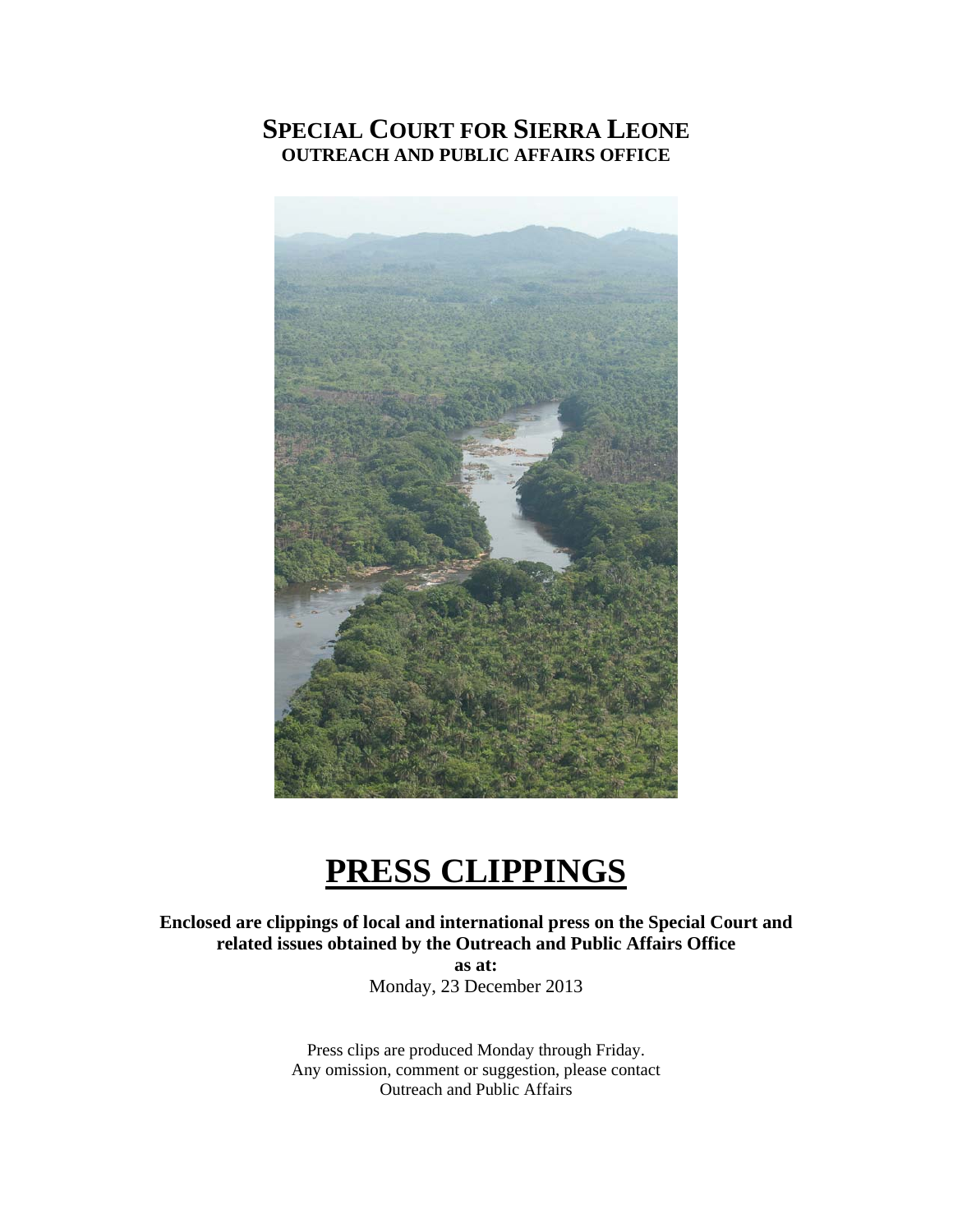| <b>Local News</b>                                                               |                                    |
|---------------------------------------------------------------------------------|------------------------------------|
| AFRC, RUF, CDF Writes President Koroma / The Spectator                          | Pages 3-6                          |
| AFRC, RUF, CDF Convicts on Hunger Strike / The Spectator                        | Pages 7-8                          |
| <b>International News</b>                                                       |                                    |
| Executive Spent N4trn Service Wide Votes Without Approval– Reps / Leadership    | $\overline{\phantom{0}}$<br>Page 9 |
| Panel Points to International Court Failings in Sex Abuse Allegations / Reuters | Page 10                            |
| ICC Staff Dismissed Over DRC Sexual Abuses / Capital FM                         | Page 11                            |
| Decision on Trial in Absentia in the Merhi Case / STL                           | Page 12                            |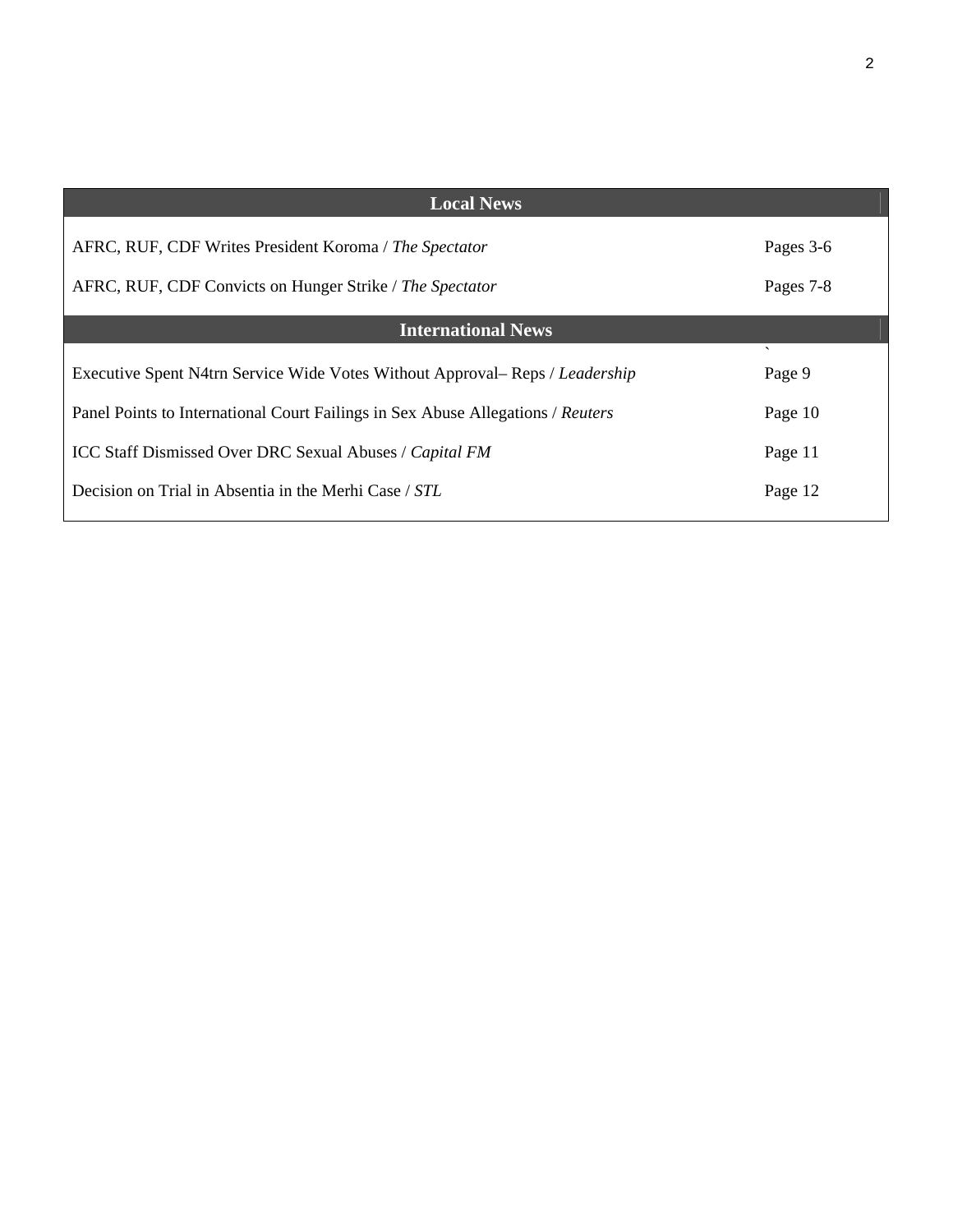## The Spectator (Online)

Wednesday, 18 December 2013

#### **AFRC, RUF, CDF Writes President Koroma**



His Excellency President Ernest Bai Koroma President of the Republic of Sierra Leone State House State Avenue Freetown Sierra Leone. 25th May, 2013.

Your Excellency sir,

Letter of Appeal

We have the honour to present you our honest and sincere compliments and to humbly say, thank you your Excellency, for consolidating the peace and promoting genuine National Reconciliation in our beloved country, Sierra Leone.

May almighty God bless you and your family, May he continues to guide and protect you too. The Lome Peace Accord put in place the Truth and Reconciliation Commission (TRC) for all Sierra Leoneans to speak nothing but the truth, as the truth is only the vessel that will accommodate us as a people of a Nation. The Truth and Reconciliation Commission was meant to consolidate the peace '' we the convicts have earnestly given to the people of Sierra Leone'' and to promote National Reconciliation, forgiveness and love and to create a conducive environment for all Sierra Leoneans to live as one family, plan as one family think as one family for the total development of our beloved country, Sierra Leone. It was our ardent desire to appear and testify before the TRC which was and is still the only legitimate body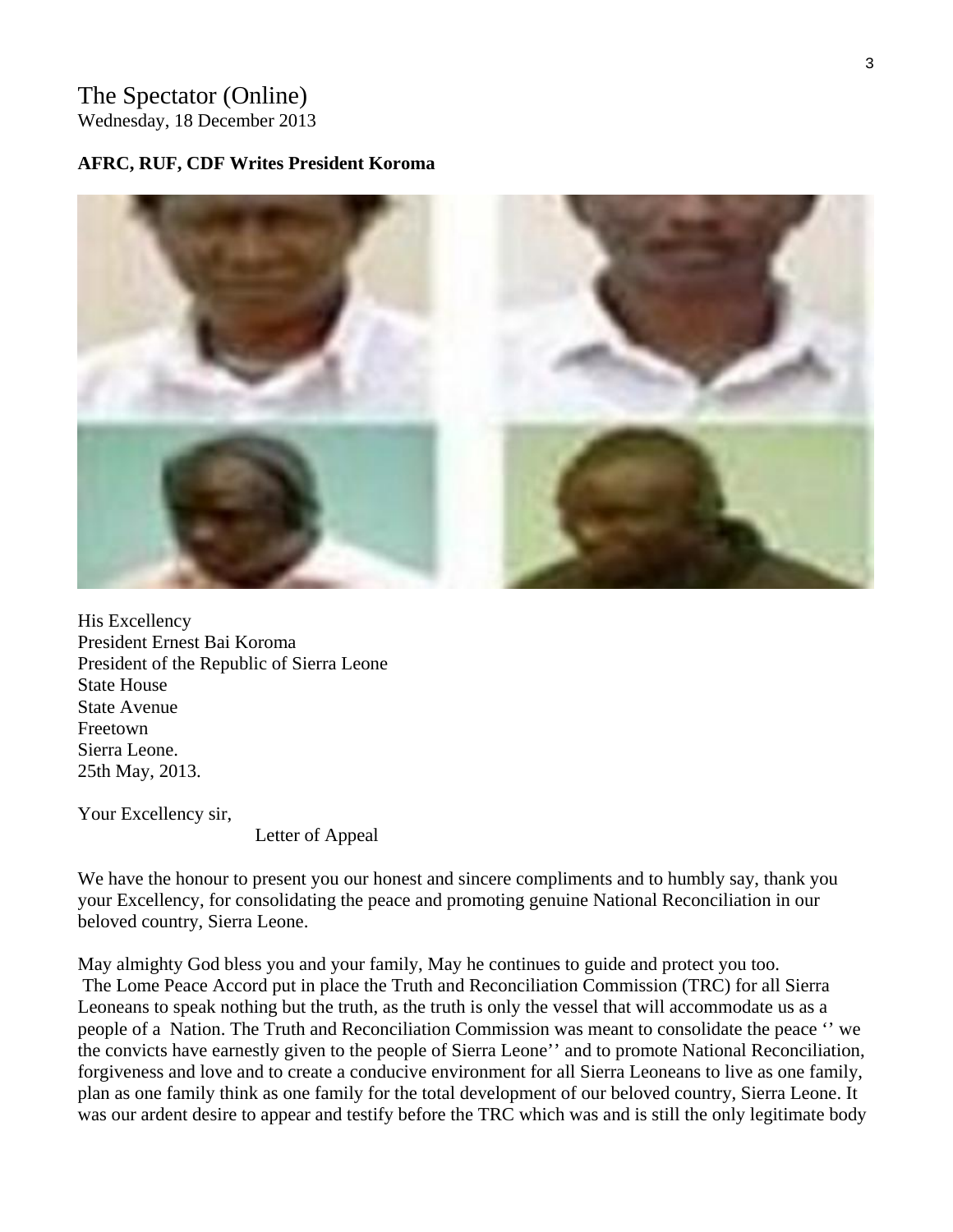the Lome Accord, (the pivotal of the peace) empowered to peacefully resolve the conflict with no winner no loser basic. But our arrest and detention by this strange creature (Special Court) thwarted our efforts;

 The Special Court arrested and tried us under international and Sierra Leonean laws. We served six and half years in Special Court jail and the trial proceedings were conducted under a quiet and peaceful atmosphere for six and half years in Sierra Leone.

The Special Court did not at any given time discuss our transfer to Rwanda with us. The Special Court Registrar, Mrs Binta Mansaray held a meeting with us on the 27th October 2009 was to inform us about our transfer to Rwanda prison from Sierra Leone. After the Registrar and her staff had finished addressing us, we raised the following concerns:

1. That, Sierra Leone did not have a diplomatic relation with Rwanda should there be any ill- treatment where do we complain when Sierra Leone does not have a Consular or Embassy in Rwanda.

- 2. That, we do not know the minimum prison term in Rwanda.
- 3. That, Rwanda is not an English speaking country
- 4. That, there is language barrier,

5. That, taking us, to Rwanda will simply make us stateless people and is against our constitutional and fundamental rights.

- 6. That, quality medical services should be priority,
- 7. That, quality food especially West African food should be a priority.
- 8. That our family link should be established and allow four to five family visits in a year.

9. That , what security guarantee they put in place with Rwanda still involved in surrogate war with the intarehamwe Hutu militia in neighbouring countries.

10. That , what will happen should evidence of inducement of witnesses, miscarriage of justice review of sentences and other related legal issues come up while in Rwanda.

11. That, the studies and vocational courses will continue.

The Registrar and staff gave us a booklet entitled: Special Court Prisoner Hand book'' The Registrar and her staff deceived us, They pointed to the below address in the Special Court Prisoner Handbook: Ethiopia

Embassy of the Republic of Sierra Leone Jumma Road Woreda 23, Kebele 12, house No. 002 P.O Box 5619 Addis Ababa, Ethiopia Telephone: + 251 171 0033 Fax: + 251 171 1911. E, mail: sleon.et@tekecom.net.et

We have tried the telephone number over and over but, cannot go through. We do not have access to fax and email. The Registrar and staff informed us that the Embassy of the Republic of Sierra Leone in Ethiopia is the designate Consular Representative in charge of our interest and will be visiting us in Rwanda. The Consular Representative has never visited us in. Rwanda since they brought us here in 2009. ''When contacted by our families as he was on holiday in Freetown sometime in 20011. He told them that such assignment was never given to him by the Government as Ambassador"'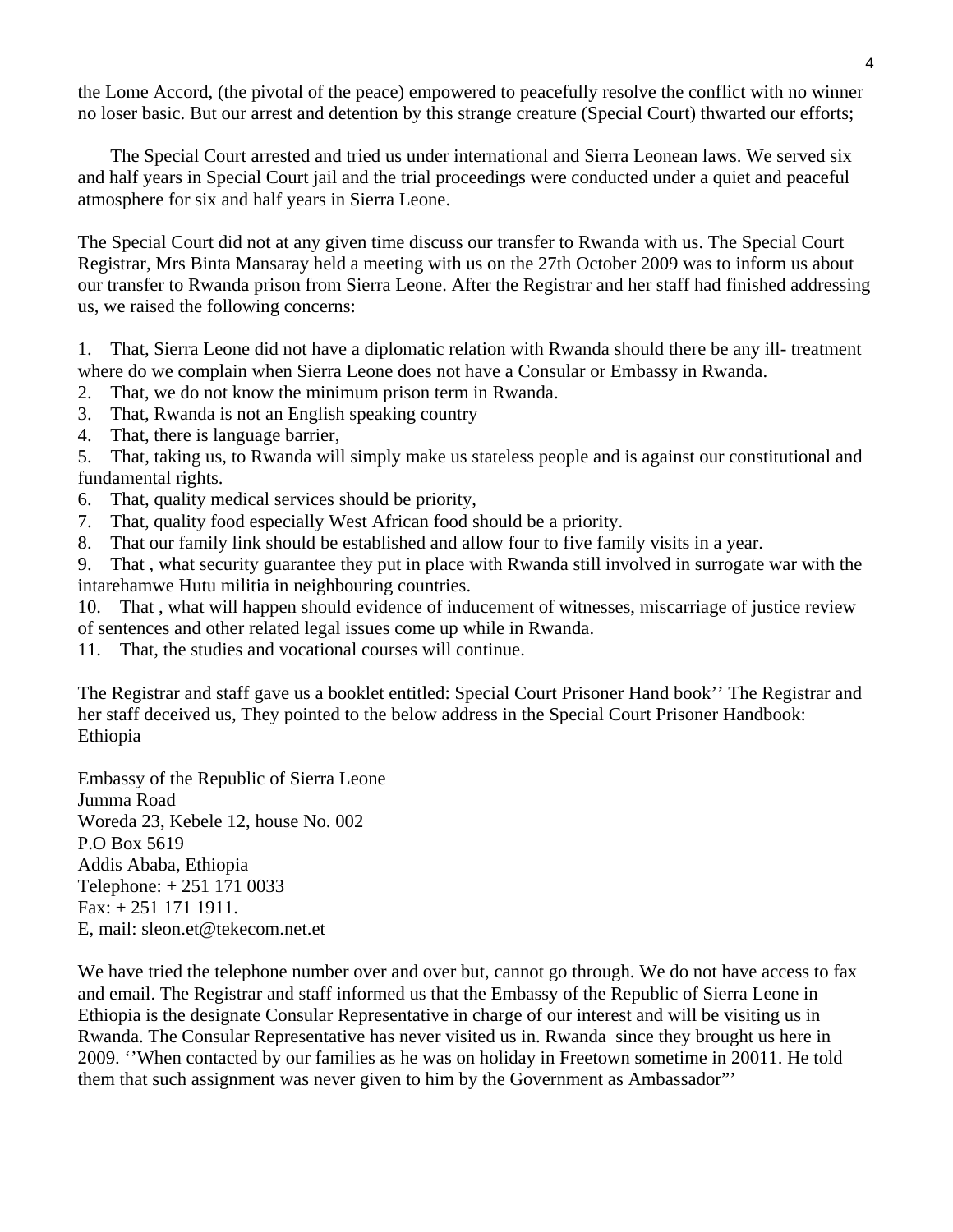The Registrar, Mrs Binta Mansaray and her staff informed us that Rwanda has a very good Human rights records, a decent prison facility to house any international prisoner and Rwanda Prison officers are trained and qualified to handle international prisoners.

On Tuesday, the 4th October 20011 the SCSL Principal Defender , Mrs. Clarie Carlton Hanciles brought Mr Foday Ishmael Kamara of the Sierra Leone National Prison who, was on secondment at the Special Court detention to train the Rwandan prison officers/ warders assigned at the Mpanga prison on Human rights and oh how to deal with international prisoners, Mrs. Claire Carlton Hanciles also informed us that the Special Court had sent for the former Special Court Chief of Detention, ''a Canadian called'' Mr. Raymond Cardinal to join Mr, Foday Ishmael Kamara to train the Mpanga prison officers / warders about Human Rights.

We are completely surprised to learn that it is now they are coming to train the Rwanda about human rights.

Mr. Raymond Cardinal handcuffed and shoved us into United Nations helicopter at 14: 00 hours of the 31st of October 2009, and whisked us to Lungi International Airport . Mr. Raymond Cardinal again shoved us into a waiting United Nations Airplane'' Canadian Royal Jet'' and we took off from Lungi still in handcuffs.

After a long flight we appealed to, Mr. Raymond Cardinal to free one hand each from the handcuffs as we still have long flight and the weather was cloudy. Mr. Raymond Cardinal refused to release the handcuffs and said, ''We are rejected and banished people and nobody will query him if anything happen to us. This is the same Raymond Cardinal Special Court had hired to come and take over our welfare. Since Raymond Cardinal took over as the Chief of Detention in late 2006 to 2009. He only visited us three times at the Detention in three years. Raymond Cardinal is an Ex-policeman, he is a racist and he does not know anything about human rights and prison work. We have been made guinea legal pig.

Everything about our rights are being trampled upon by the Rwandan Prison Authorities. Sometimes we go without drinking water for days. We go without toiletries for weeks. Medical facility is absolutely zero. The food is sometimes not edible for human consumption. West Africa food is nowhere to be found. The only International Standard so far seen is the big painted building Special Court paid to hastily complete for out transfer. International Standard does not only mean big painted building . International standard also mean quality food, quality medical services, respect for human dignity and concerns and to address those views, concerns and other sensitive welfare issues of the prisoners.

The Rwandan Government is using our presence in Rwanda to advocate for the transfer of their citizens standing trial at the International Criminal Tribunal for Rwanda (ICTR) in Arusha, Tanzania. With the experience we going through , we are afraid, what will happen to us if these people used our presence in their custody and get their citizens to serve sentence here in Rwanda? Simple, we will be in more grave danger.

This is our present fear and concern. Sierra Leone does not have an Embassy or Consular in Rwanda where to turn to should we experience ill- treatment as we are experiencing right now. It is sad to inform you Your Excellency that, we cannot reach the Consular in Ethiopia through the telephone number the Registrar and her staff gave to us in the 27th October 2009 meeting.

We wish to respectfully and humbly appeal to you and your Government to withdraw us from Rwanda Prison and allow us to serve our respective Special Court jail-sentences in our beloved country where we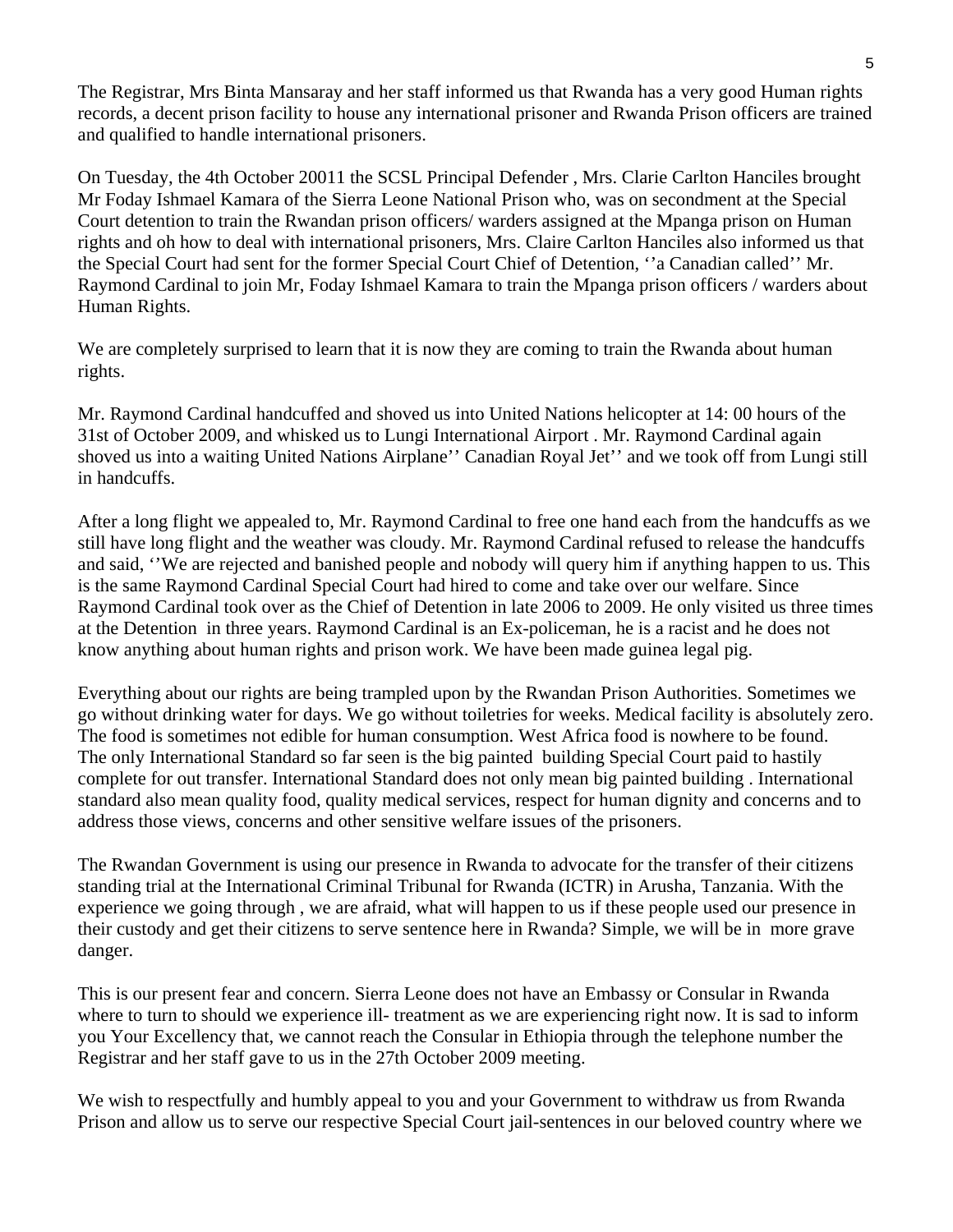were tried and served six and half years in a quiet and peaceful Special Court custody. The Special Court country, Sierra Leone. The special court Outreach was a strong component of the Special Court prosecution and was financed by the Special Court Registrar to induce witnesses for prosecution.

We used to forward all our complains to both the SCSL Registrar and Principal Defender for action but they paid little or no attention at all. Whenever we complained about issues affecting us the Commissioner General of the Rwandan National Prison Services will come in that vexatious mood and say' ''Stop insulting my Government, my government is not a subordinate to the Special Court.''

Your Excellency sir, you may have heard many unkind things about us, and a devilish portrayal of our individual person as arrogant and violent. Your Excellency sir, this is simply not true.

We take this opportunity to genuinely renew to your Excellency and your Government our total commitment to the peace and reconciliation process in Sierra Leone and to appeal to your Excellency to withdraw us from Rwanda and to serve our sentences in Sierra Leone. We are really suffering. The suffering is really unbearable. Our life is in complete danger. We can no longer withstand the situation in Rwanda.

We as your citizens are looking up to your Excellency's timely intervention into this burning issue.

Yours faithfully

Issa Hassan Sesay Augustine Ato Bao Moinina Fofanah Santigie Bobor Khanu Alex Tamba Brimah Ibrahim Bazzy Kamara Morris Hassah Kallon Alieu Musa Kondewai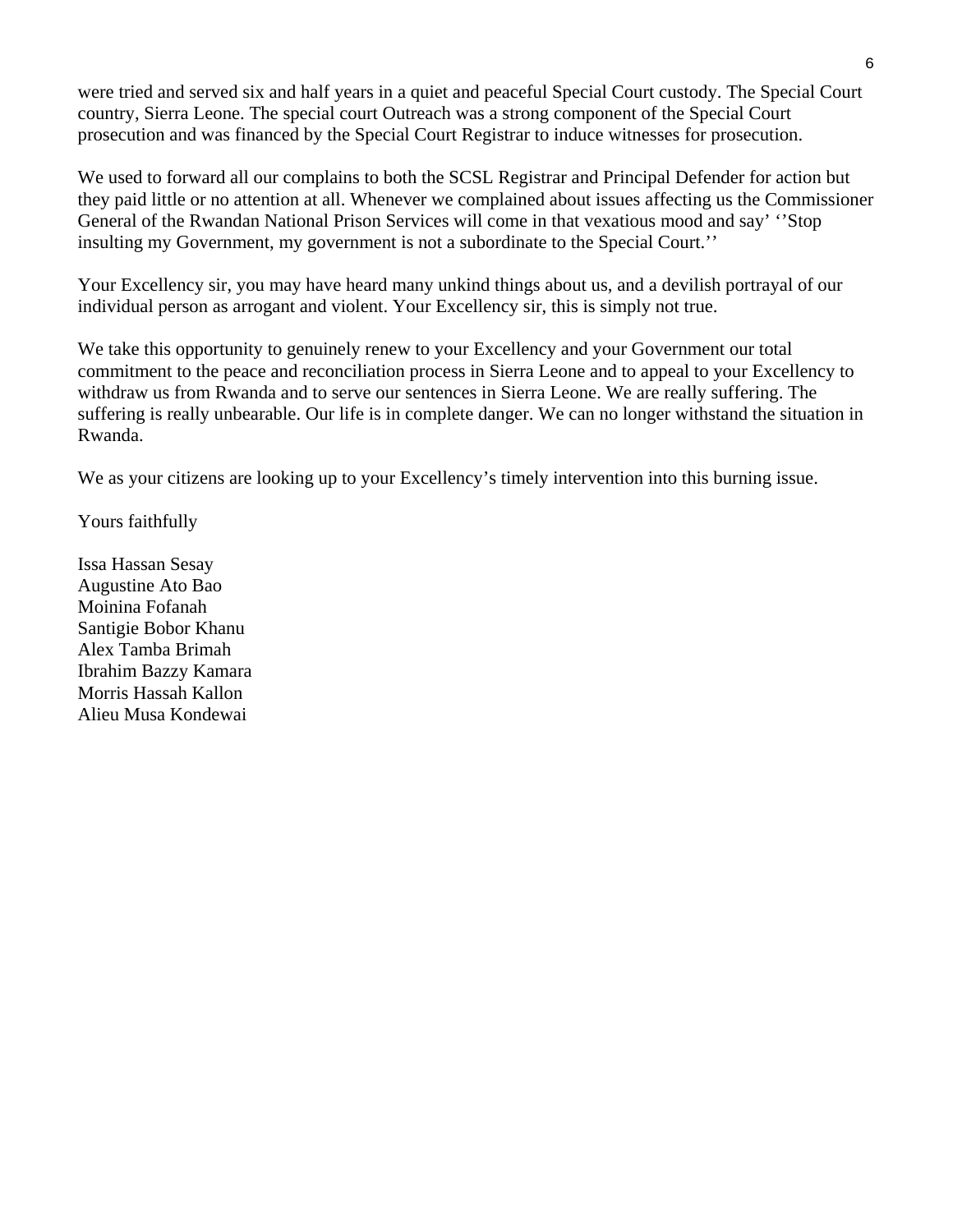## The Spectator (Online)

Thursday, 19 December 2013

#### **AFRC, RUF, CDF Convicts on Hunger Strike**

#### Ibrahim Samura



War crimes convicts serving jail terms in the Mpanga prison in Rwanda are on hunger strike for 13 days now.

Rwanda sources say Issa Hassan Sesay, Augustine Ato Bao, Moinina Fofanah, Santigie Borbor Khanu aka 55, Alex Tamba Brimah aka Gullit, Ibrahim Bazzy Kamara, Morris Hassan Kallon and Allieu Musa Kondewai (AFRC, RUF and CDF war crimes prisoners) have correspondingly gone on hunger strike following ill-treatment meted them by Rwanda Mpanga's prison wards.

Our findings are that the prisoners have not been getting quality medical services, quality food, in particular West African type; extreme language barrier and that Sierra Leone did not have a diplomatic relation with Rwanda to enable them complain in the event of any ill-treatment against their persons. That issues stated above, we are told, were agreed upon between all the prisoners and the registrar of then Special Court For Sierra Leone Mrs. Binta Mansaray, in a meeting held on 27th October 2009, preceding their transfer to Rwanda.

It is revealed that the registrar even gave them a Special Court Prisoner Hand book into which the address "Ethiopia, Embassy of the Republic of Sierra Leone, Jumma Road Woreda 23, Kebele 12, house No. 002, P.O Box 5619 Addis Ababa, Ethiopia, telephone +2511710033, fax +2511711911, email: aleon.et@telecom.net.et, was stated as their immediate point of call to discuss issues of concern. That efforts reaching the stated addresses as above proved regrettably negative.

Unconfirmed information have it also that the prisoners have had the Commissioner General of the Rwandan National Prison Services always angry with them each time they complain of ill-treatment.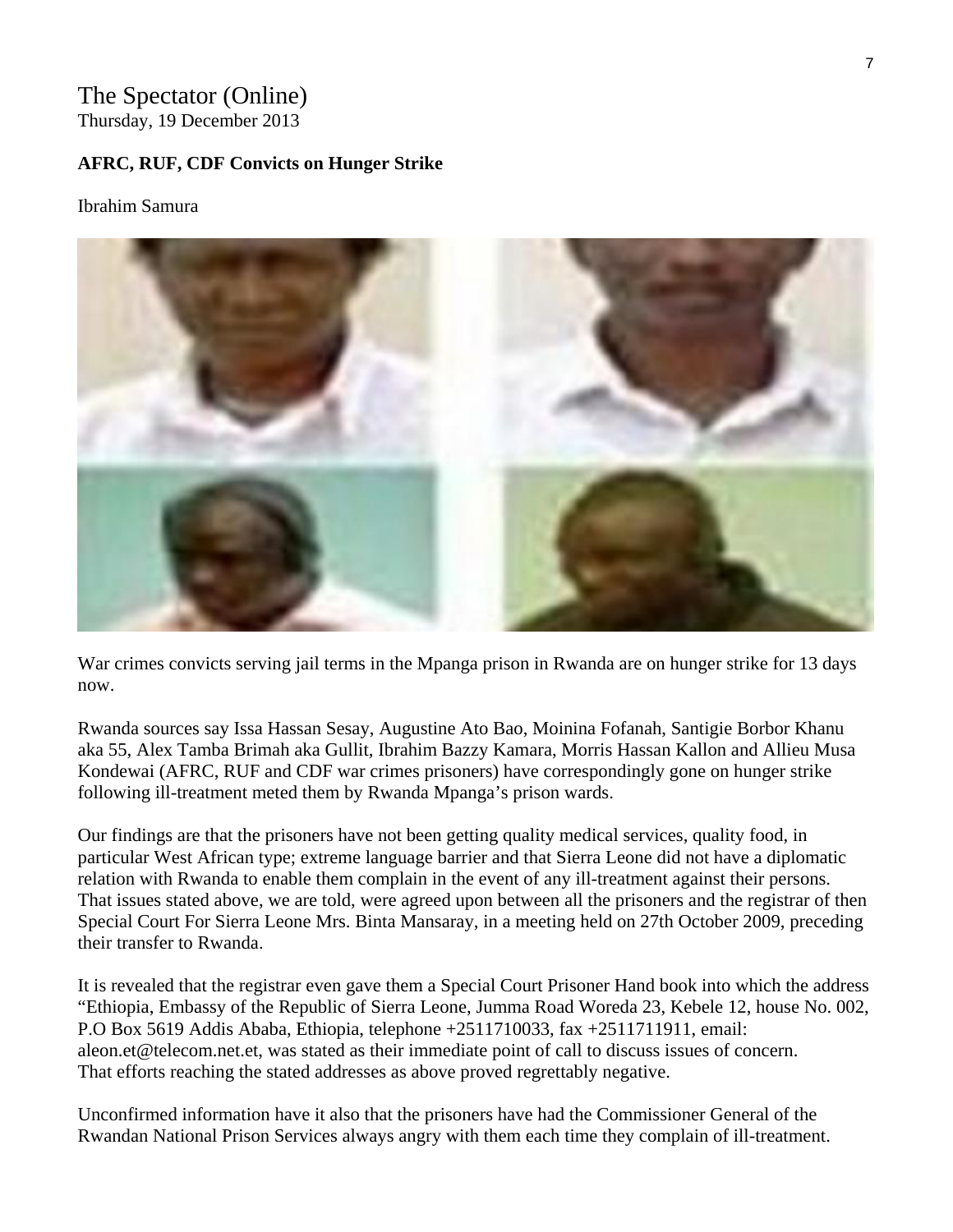As according to them, he has always accused them saying, "stop insulting my government, after all my government is not a subordinate to the Special Court."

This, our findings revealed, has seen them treated badly by the prison wards with to one to talk for them or complained to.

The hunger strike, it is reported, has left all the Sierra Leonean war crimes prisoners in a somewhat debilitating state, that if not addressed will lead to something negative.

To this also, have seen them write a letter to President Koroma asking him lobby United Nations relocate them to Sierra Leone, where they believe they can serve their jail terms in a more comfortable and hygienic manner.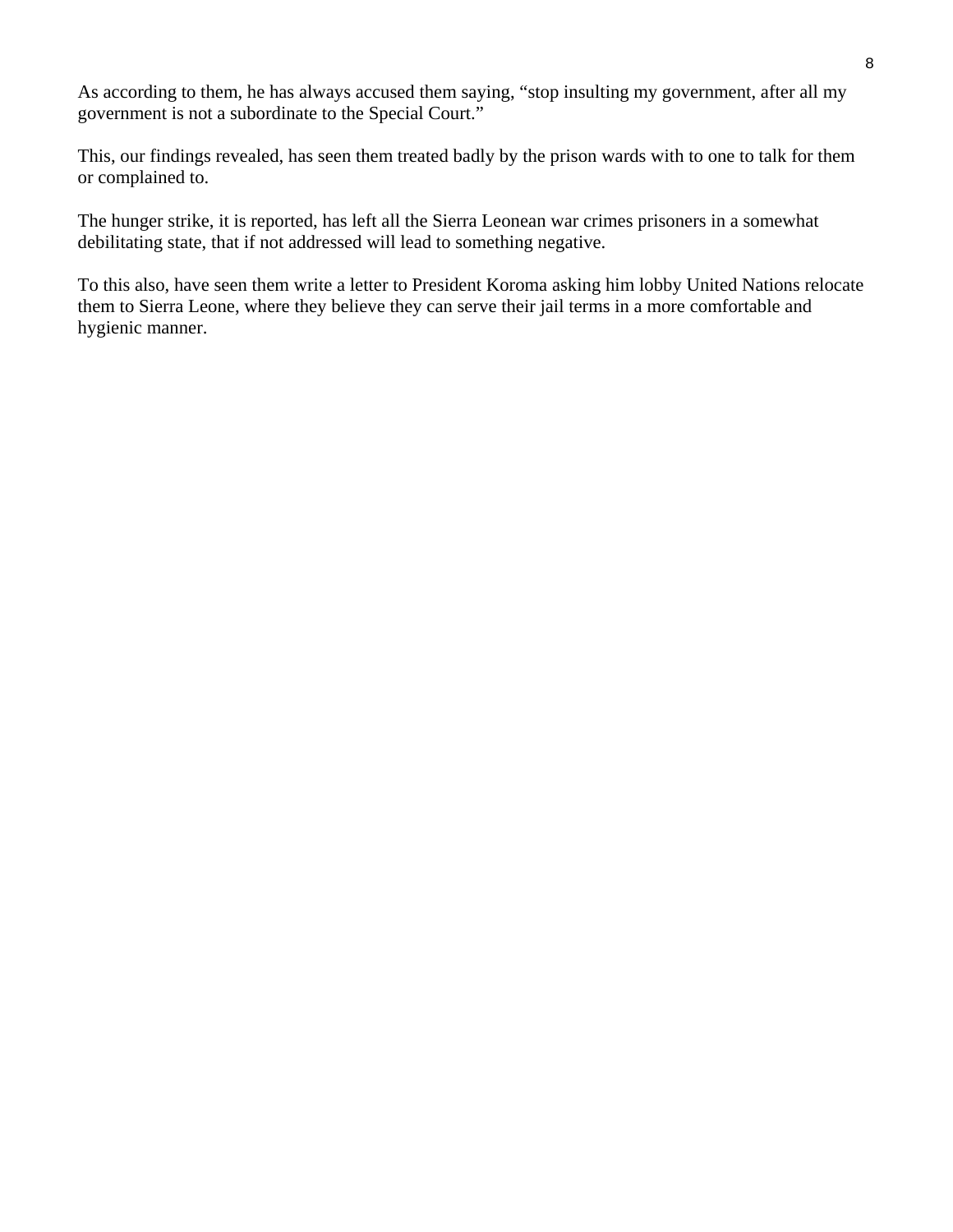Leadership (Nigeria) Monday, 23 December 2013

#### **Executive Spent N4trn Service Wide Votes Without Approval– Reps**

By: Adesuwa Tsan

-SNIP-

For instance between 2004 and 2012, a total sum of N1, 284,853,731.20 was spent on publicity and publication of various government programmes; between 2004 and 2005 the sum of N250million\* was spent on the upkeep of the former Liberian President, Charles Taylor, another sum of N14,006,494.847.57 was also released from the Service Wide Vote for the payment of judgement debts against the federal government," he stated.

-SNIP-

\*\$1,569,750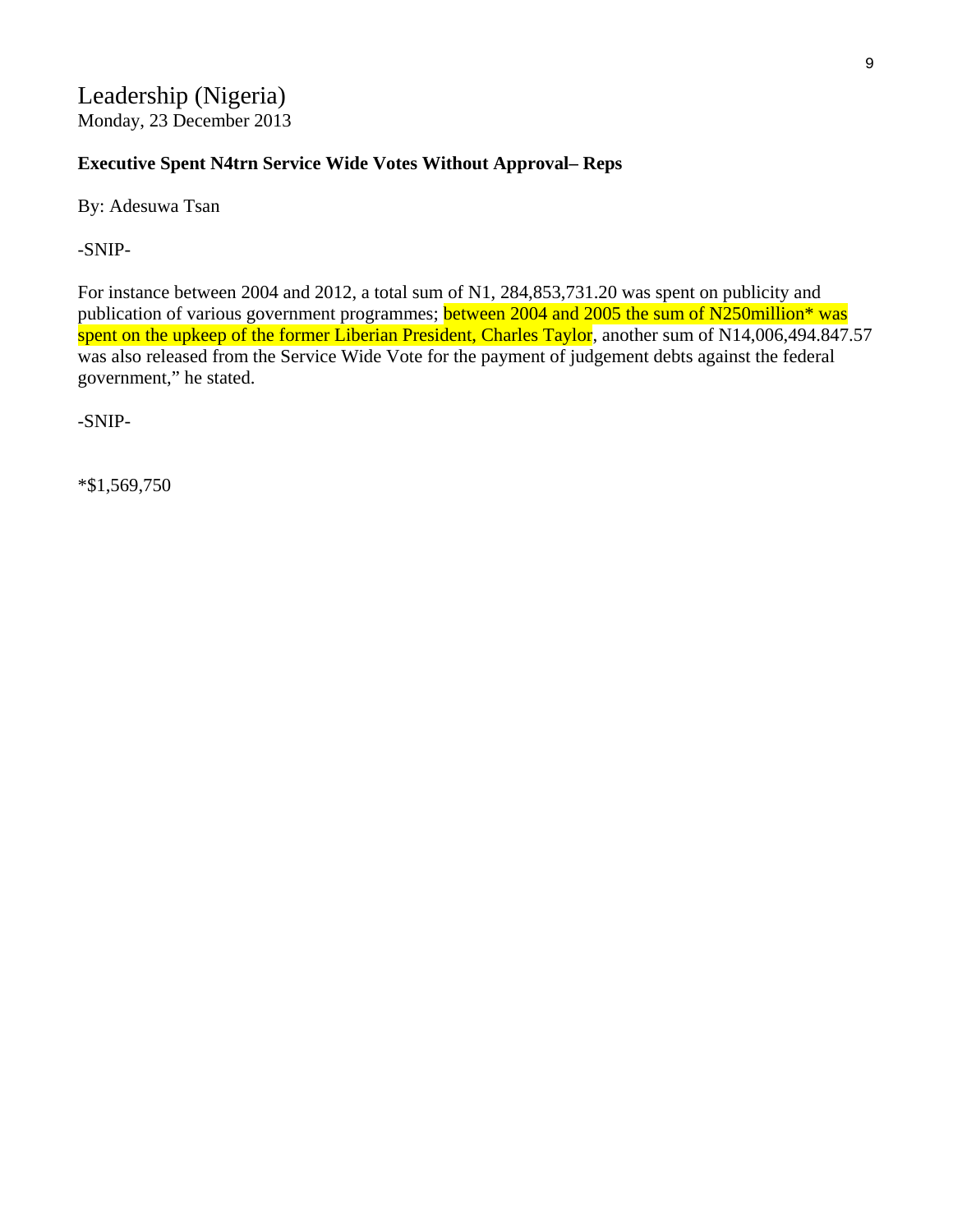## Reuters Friday, 20 December 2013

#### **Panel points to international court failings in sex abuse allegations**

Sexual assaults allegedly committed by an International Criminal Court staffer working in the Democratic Republic of Congo were made possible in part by serious management failings at the court, an independent panel said on Friday.

The review panel said the alleged crimes had been committed over a prolonged period by a member of staff in the court's victims and witnesses unit, whose responsibilities included protecting those who testify in court from reprisals.

The allegations are another embarrassing blow to the court, which has seen its attempts to administer justice stumble over its heavy reliance on witness testimony. The court has dealt with six cases from the DRC, four of which are still active.

The court made public the allegations in April, saying they had been made by four alleged victims of the staff member. It launched an internal inquiry and also requested the external review that reported on Friday.

Some officials at the court have already been disciplined as a result of the management failings, the court said in a statement. The review said other managers responsible were no longer working for the victims unit.

The court's lack of forensic expertise has meant its investigations have been strongly dependent on witness testimony, gathered by large field teams.

The review, chaired by **Brenda Hollis**, who led the successful international prosecution of former Liberian president Charles Taylor, criticized a recruitment process at the court which the panel said appeared to be "based on friendship" and had placed inexperienced people in positions of responsibility.

The panel also found that staff at the court's headquarters in The Hague had failed to recognize the seriousness of the allegations at the time, and said there had been "a reluctance to take ownership" of the case.

The ICC said it was assisting the authorities in the DRC with their investigation of the alleged assaults.

(Reporting By Thomas Escritt; Editing by Rosalind Russell)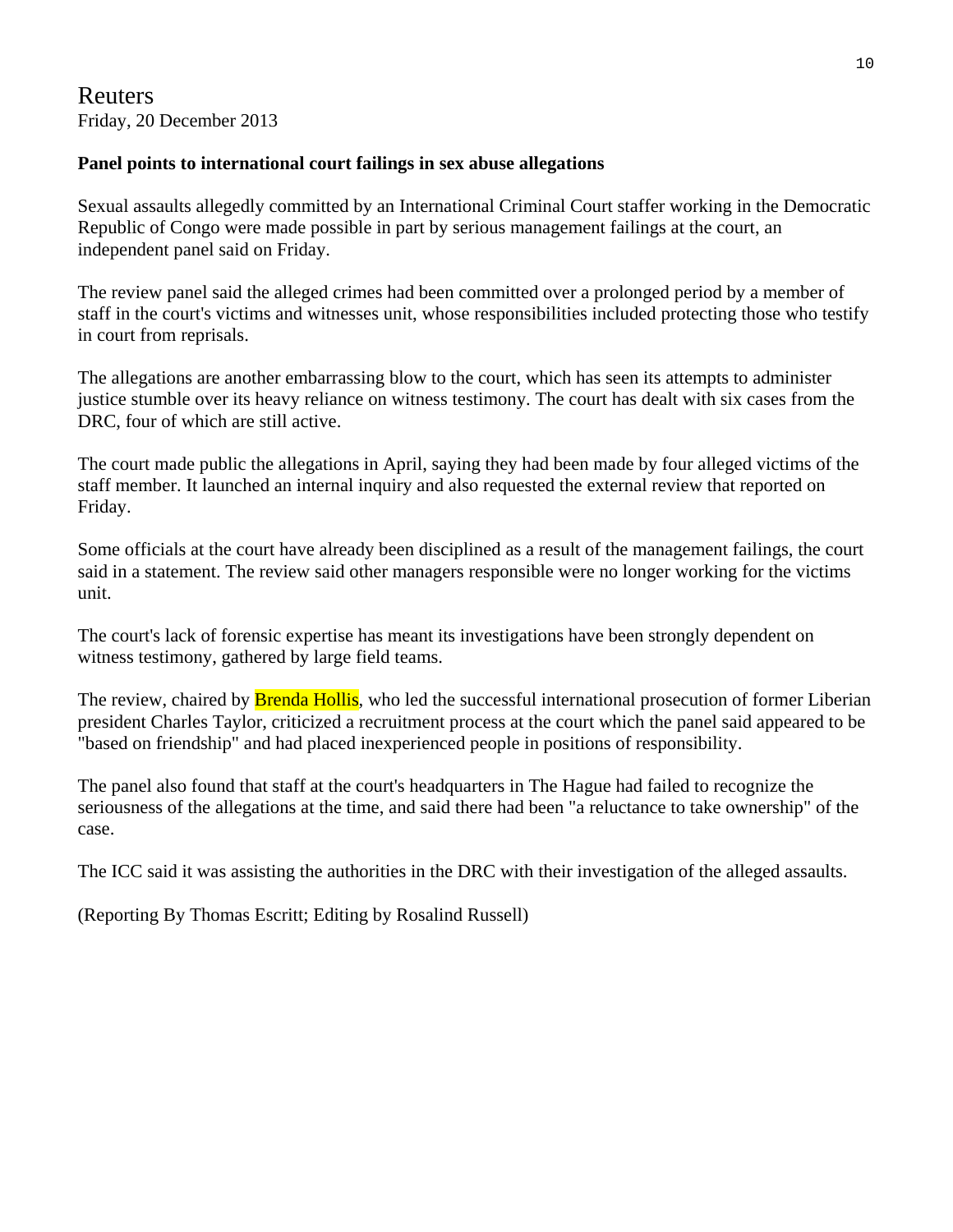## Capital FM (Kenya)

Saturday, 21 December 2013

## **ICC Staff Dismissed Over DRC Sexual Abuses**

### By Judie Kaberia

Nairobi — The International Criminal Court has dismissed several staff working in the Democratic Republic of Congo for inappropriate conduct following sexual assault allegations.

ICC Registrar **Herman von Hebel** after receiving a report of the review panel set to investigate allegations of sexual assault of individuals under the ICC protection programme in the DRC said he will determine if further action would be taken against the ICC officers who have been dismissed.

"Disciplinary measures, including dismissal, have already been taken in respect of certain staff involved. The Registrar is in the process of analysing the content of the full report in order to assess whether further disciplinary action is required," the ICC Public Affairs Unit indicated.

According to the communication, the court will pursue a legal procedure against one of the alleged perpetrators and if found guilty, he will bear criminal responsibility of sexual assault.

"The review panel confirmed the results of the ICC's initial internal inquiry, and concluded that one person alone, the alleged perpetrator, would bear criminal responsibility for the alleged crimes if proven," the statement indicated.

The inquiry was commissioned in June this year after four individuals under the ICC protection programme in DRC complained that court staff had sexually harassed them.

In the report, the inquiry concluded that the staff members dismissed had failed to do their work of managing and supervising affairs of people under ICC's protection programme.

The four people under the ICC's protection programme complained that they were sexually abused by a former court employee working in the DRC.

The internal inquiry was set up to analyse the allegations by the four people under the ICC's protection and determine if the former ICC staffer was culpable.

Former International Criminal Tribunal for Rwanda prosecutor **Brenda Hollis** chaired the four-member panel of independent specialists which handed over the report to ICC judges, the Assembly of State Parties to the Rome Statute President Tiina Intelmann and other parties involved in the cases in the DRC.

DRC referred its situation to the ICC in 2004 after which ICC narrowed down to charge Thomas Lubanga Dyilo, Germain Katanga, Bosco Ntaganda, Callixte Mbarushimana, Sylvestre Mudacumura and Mathieu Ngudjolo Chui for killings of about 800 civilians.